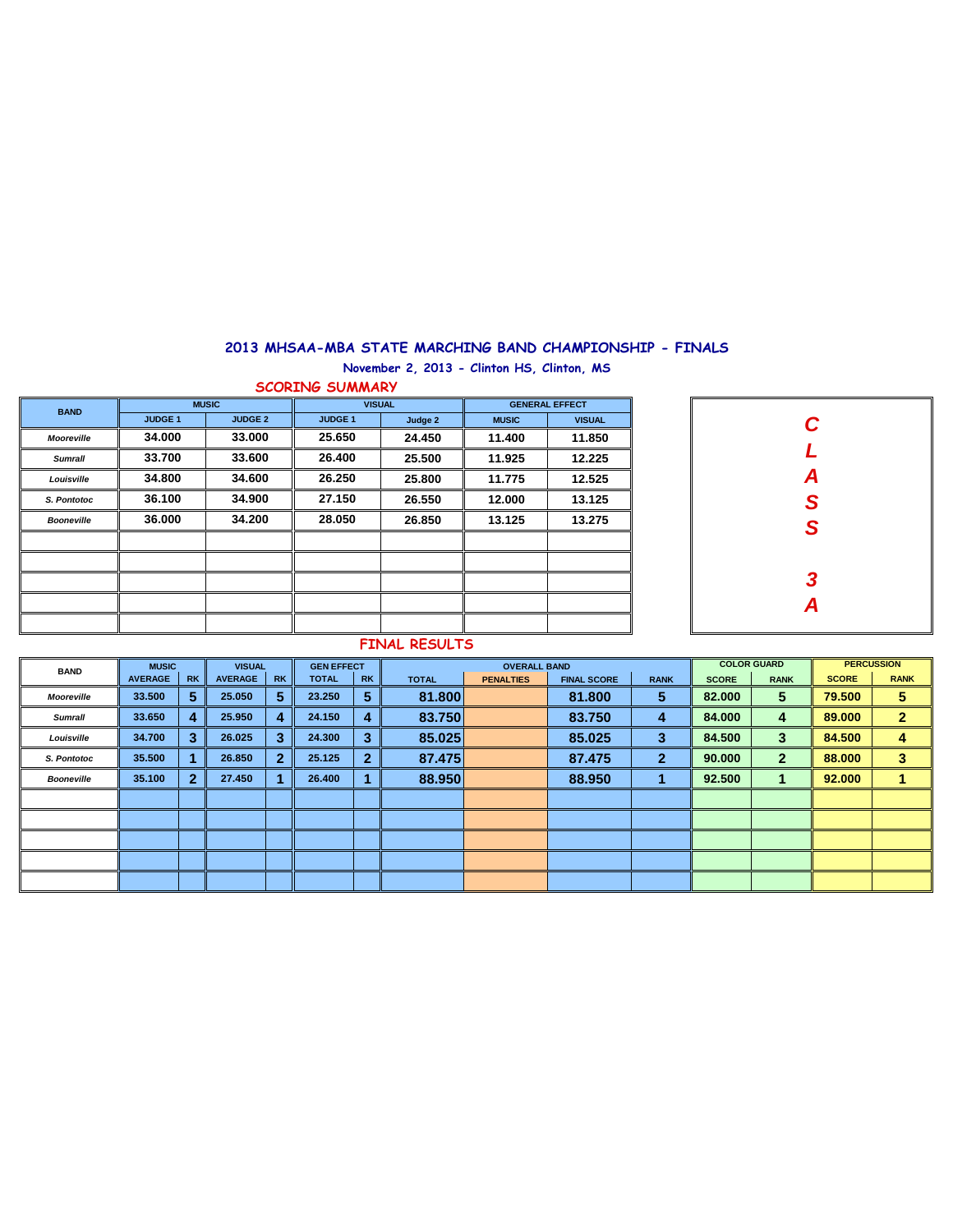## **2013 MHSAA-MBA STATE MARCHING BAND CHAMPIONSHIP - FINALS November 2, 2013 - Clinton HS, Clinton, MS CLASS 3A**

| <b>MUSIC</b>              |                    | <b>SCORE</b> | <b>OVERALL</b> |                                                                                                      | <b>SCORE</b> |
|---------------------------|--------------------|--------------|----------------|------------------------------------------------------------------------------------------------------|--------------|
| <b>3RD PLACE</b>          | Louisville         | 34.70        |                |                                                                                                      |              |
| 2ND PLACE                 | <b>Booneville</b>  | 35.10        |                |                                                                                                      |              |
| <b>1ST PLACE</b>          | <b>S. Pontotoc</b> | 35.50        |                |                                                                                                      |              |
|                           |                    |              |                |                                                                                                      |              |
| <b>VISUAL</b>             |                    | <b>SCORE</b> | 6th PLACE      | #N/A                                                                                                 | #N/A         |
| <b>3RD PLACE</b>          | Louisville         | 26.03        | 5th PLACE      | <b>Mooreville</b>                                                                                    | 81.80        |
| 2ND PLACE                 | <b>S. Pontotoc</b> | 26.85        | 4th PLACE      | <b>Sumrall</b>                                                                                       | 83.75        |
| <b>1ST PLACE</b>          | <b>Booneville</b>  | 27.45        | 3rd PLACE      | Louisville                                                                                           | 85.03        |
|                           |                    |              | 2nd PLACE      | <b>S. Pontotoc</b>                                                                                   | 87.48        |
| GENERAL EFFECT            |                    | <b>SCORE</b> | 1st PLACE      | <b>Booneville</b>                                                                                    | 88.95        |
| <b>3RD PLACE</b>          | Louisville         | 24.30        |                |                                                                                                      |              |
| 2ND PLACE                 | <b>S. Pontotoc</b> | 25.13        |                |                                                                                                      |              |
| <b>1ST PLACE</b>          | <b>Booneville</b>  | 26.40        |                | #N/A - A tie in overall points has occurred. Refer to                                                |              |
|                           |                    |              |                | "Recap" page (OVERALL BAND points) to determine<br>which two bands have tied. Band with higher MUSIC |              |
| COLOR GUARD               |                    | <b>SCORE</b> |                | score takes the higher place.                                                                        |              |
| <b>3RD PLACE</b>          | Louisville         | 84.50        |                |                                                                                                      |              |
| 2ND PLACE                 | S. Pontotoc        | 90.00        |                |                                                                                                      |              |
| <b>1ST PLACE</b>          | <b>Booneville</b>  | 92.50        |                |                                                                                                      |              |
|                           |                    |              |                |                                                                                                      |              |
| <i><b> PERCUSSION</b></i> |                    | SCORE        |                |                                                                                                      |              |
| <b>3RD PLACE</b>          | S. Pontotoc        | 88.00        |                |                                                                                                      |              |
| 2ND PLACE                 | <b>Sumrall</b>     | 89.00        |                |                                                                                                      |              |
| <b>1ST PLACE</b>          | <b>Booneville</b>  | 92.00        |                |                                                                                                      |              |

|                    | <b>SCORE</b> | <b>OVERALL</b> |                    | <b>SCORE</b> |
|--------------------|--------------|----------------|--------------------|--------------|
| Louisville         | 34.70        |                |                    |              |
| <b>Booneville</b>  | 35.10        |                |                    |              |
| <b>S. Pontotoc</b> | 35.50        |                |                    |              |
|                    |              |                |                    |              |
|                    | <b>SCORE</b> | 6th PLACE      | #N/A               | #N/A         |
| Louisville         | 26.03        | 5th PLACE      | <b>Mooreville</b>  | 81.80        |
| <b>S. Pontotoc</b> | 26.85        | 4th PLACE      | <b>Sumrall</b>     | 83.75        |
| <b>Booneville</b>  | 27.45        | 3rd PLACE      | <b>Louisville</b>  | 85.03        |
|                    |              | 2nd PLACE      | <b>S. Pontotoc</b> | 87.48        |
|                    | <b>SCORE</b> | 1st PLACE      | <b>Booneville</b>  | 88.95        |
| Louisville         | 24.30        |                |                    |              |